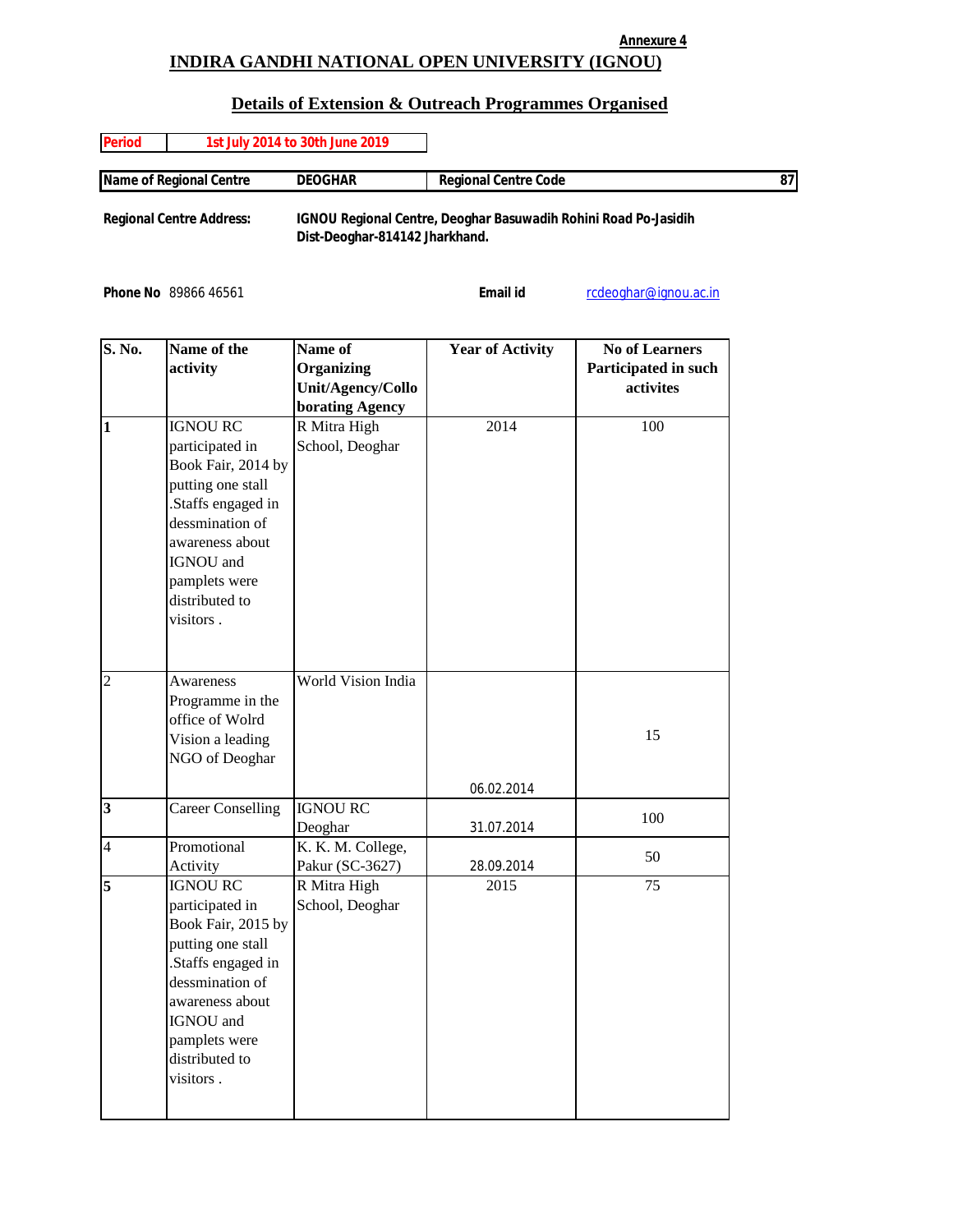| $\boldsymbol{6}$ | Announcement<br>made regarding<br>admission dates in<br>church by one of<br>the officers(RDIc)                                                                                                                                          | <b>St James Church</b><br>Deoghar         | 2016         | 85        |
|------------------|-----------------------------------------------------------------------------------------------------------------------------------------------------------------------------------------------------------------------------------------|-------------------------------------------|--------------|-----------|
| 7                | One of the officers<br>(RDIc) participated<br>in the Phone in<br>Counselling<br>programme in<br>which callers were<br>infromed about<br>various aspects of<br><b>IGNOU</b>                                                              | Dainik Jagran                             | 09.10.2016   | <b>NA</b> |
| 8                | Awareness<br>Programme                                                                                                                                                                                                                  | Adithi, Jarmundi,<br>Dumka<br>(SSC:0526D) | 19.11.2016   | 150       |
| 9                | Quiz competition<br>and promotional<br>activity was carried<br>out by ARD/RDIc<br>in which school<br>children were<br>motivated to pursue<br>their studies well.                                                                        | Jamuni Village                            |              | 100       |
| 10               | Awareness<br>Programme<br>organiuzed in<br>Central Office of<br>Wolrd vision where<br>infromation shared<br>about IGNOU and<br>its admission<br>process                                                                                 | World Vision India                        | 2016<br>2016 | 50        |
| 11               | <b>Career Conselling</b><br>and personality<br>development<br>programme was<br>organised in Chakai<br>amongst village<br>youth .They were<br>also shared detailed<br>infromation about<br><b>IGNOU</b><br>programmes and<br>their scope | World Vision India                        | 2016         | 120       |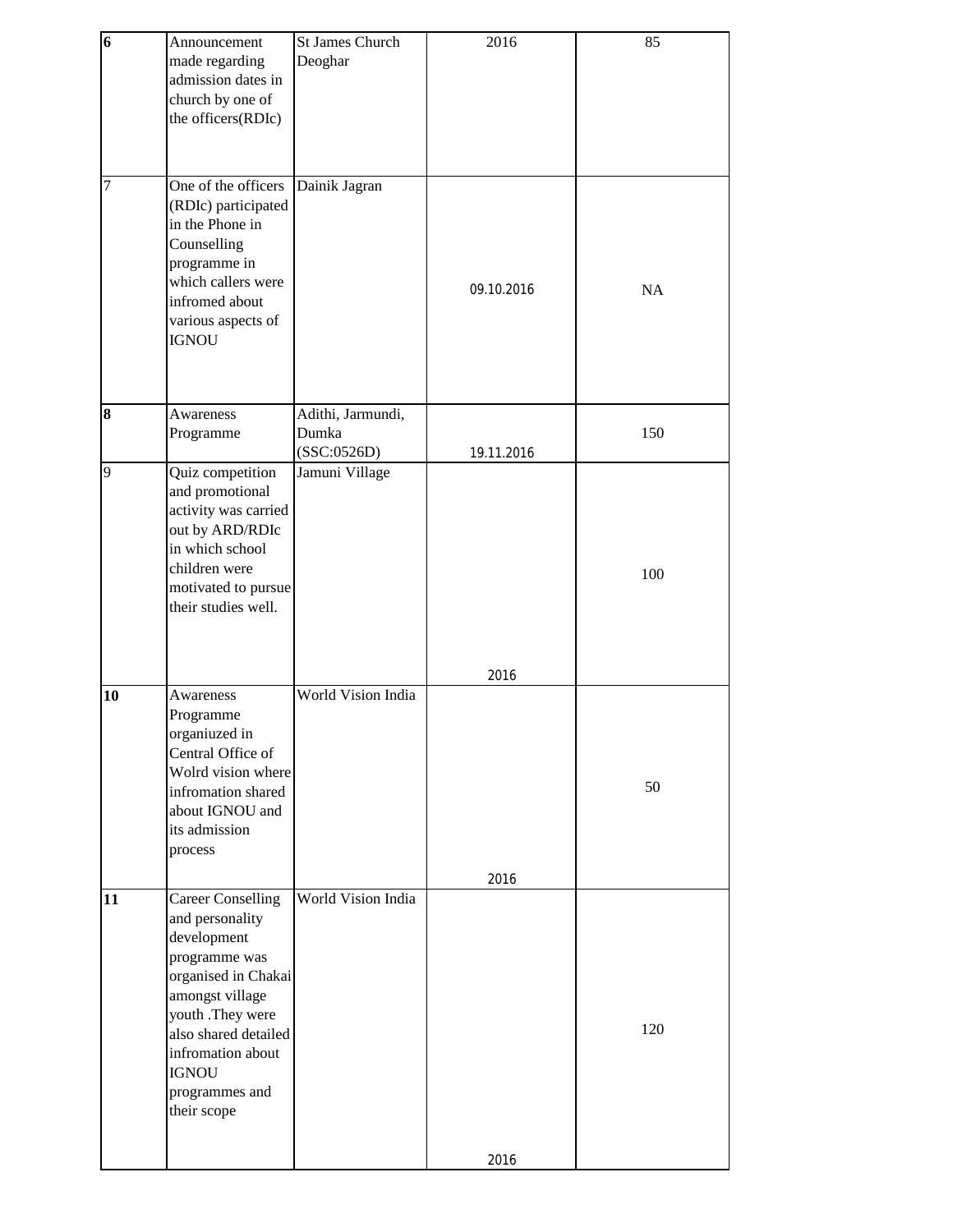| 12 | Awareness            | Crypton Computer,      |            |     |
|----|----------------------|------------------------|------------|-----|
|    | Programme was        | Deoghar                |            |     |
|    | carried out in       |                        |            |     |
|    | leading Computer     |                        |            |     |
|    | Institute of Deoghar |                        |            |     |
|    | (Crypton             |                        |            |     |
|    | Computers) by one    |                        |            | 150 |
|    |                      |                        |            |     |
|    | of the officers      |                        |            |     |
|    | Pamplets were        |                        |            |     |
|    | alsodistributed      |                        |            |     |
|    |                      |                        |            |     |
|    |                      |                        |            |     |
|    |                      |                        | 2016       |     |
| 13 | One of the officers  | Prabhat Khabar         | 10.06.2017 |     |
|    | (RDIc) participated  |                        |            |     |
|    | in the Phone in      |                        |            |     |
|    |                      |                        |            |     |
|    | Counselling          |                        |            |     |
|    | programme in         |                        |            |     |
|    | which callers were   |                        |            | 100 |
|    | informed about       |                        |            |     |
|    | various aspects of   |                        |            |     |
|    | <b>IGNOU</b>         |                        |            |     |
|    |                      |                        |            |     |
|    |                      |                        |            |     |
|    |                      |                        |            |     |
| 14 | Press Conference     | <b>IGNOU RC</b>        | 24.11.2017 |     |
|    | was organized in     | Deoghar                |            | 50  |
|    | RC Deoghar           |                        |            |     |
|    |                      |                        |            |     |
| 15 | Promotional          | <b>DIPSER College,</b> | 10.08.2017 |     |
|    | meeting organized    | Deoghar                |            |     |
|    | for PGDHE,           | (PSC:3612P)            |            |     |
|    | PGDEMA PGDET         |                        |            |     |
|    | in which one of the  |                        |            |     |
|    | officers (ARD)       |                        |            | 50  |
|    | addressed the        |                        |            |     |
|    |                      |                        |            |     |
|    | students             |                        |            |     |
|    |                      |                        |            |     |
|    |                      |                        |            |     |
| 16 | Promotional in       |                        | 11.08.2017 |     |
|    |                      | A. S. College,         |            |     |
|    | B.Ed for PGDHE,      | Deoghar (SC:3609)      |            |     |
|    | <b>MAEDU</b> Prog.in |                        |            |     |
|    | which one of the     |                        |            |     |
|    | officers (ARD)       |                        |            | 100 |
|    | addressed the        |                        |            |     |
|    | students             |                        |            |     |
|    |                      |                        |            |     |
|    |                      |                        |            |     |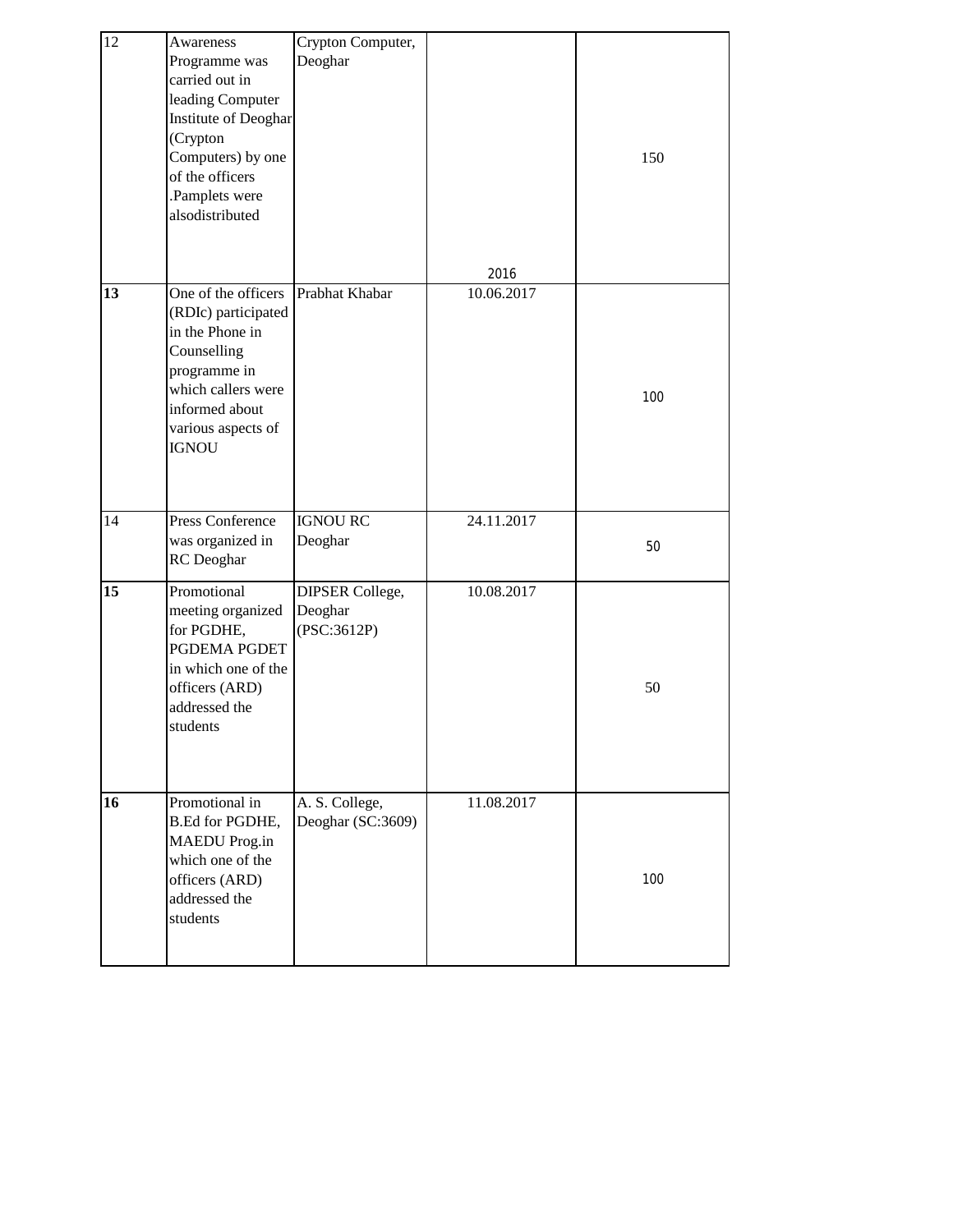| 17 | Promotional with<br><b>B.Ed and M.Edin</b><br>which one of the<br>officers (ARD)<br>addressed the<br>students and shared<br>about various<br>educational<br>programmesof<br><b>IGNOU</b>                            | <b>DIPSER College,</b><br>Deoghar<br>(PSC:3612P) | 12.10.2017 | 50 |
|----|---------------------------------------------------------------------------------------------------------------------------------------------------------------------------------------------------------------------|--------------------------------------------------|------------|----|
| 18 | Meeting held with<br>Pragya Kendra<br>operators regarding<br>provisions of online<br>admissions and the<br>nominal charges for<br>services provided<br>for IGNOU<br>aspirants .One Ard<br>attended the<br>programme | <b>VLEs Mihijam</b>                              | 23.01.2018 | 25 |
| 19 | Promotional with<br><b>B.Ed and M.Edin</b><br>which one of the<br>officers (ARD)<br>addressed the<br>students and shared<br>about various<br>educational<br>programmesof<br><b>IGNOU</b>                            | <b>DIPSER College,</b><br>Deoghar<br>(PSC:3612P) | 09.01.2018 | 50 |
| 20 | Promotional<br>Meeting with Jail<br>Inmates who were<br>told about<br>admissions                                                                                                                                    | Central Jail, Dumka<br>(SSC:87004D)              | 14.01.2018 | 20 |
| 21 | Promotional<br>Meeting with CSC                                                                                                                                                                                     | <b>VLEs Godda</b>                                | 24.01.2018 | 15 |
| 22 | Promotional<br>Meeting with CSC                                                                                                                                                                                     | <b>VLEs Pathargama</b>                           | 06.02.2018 | 25 |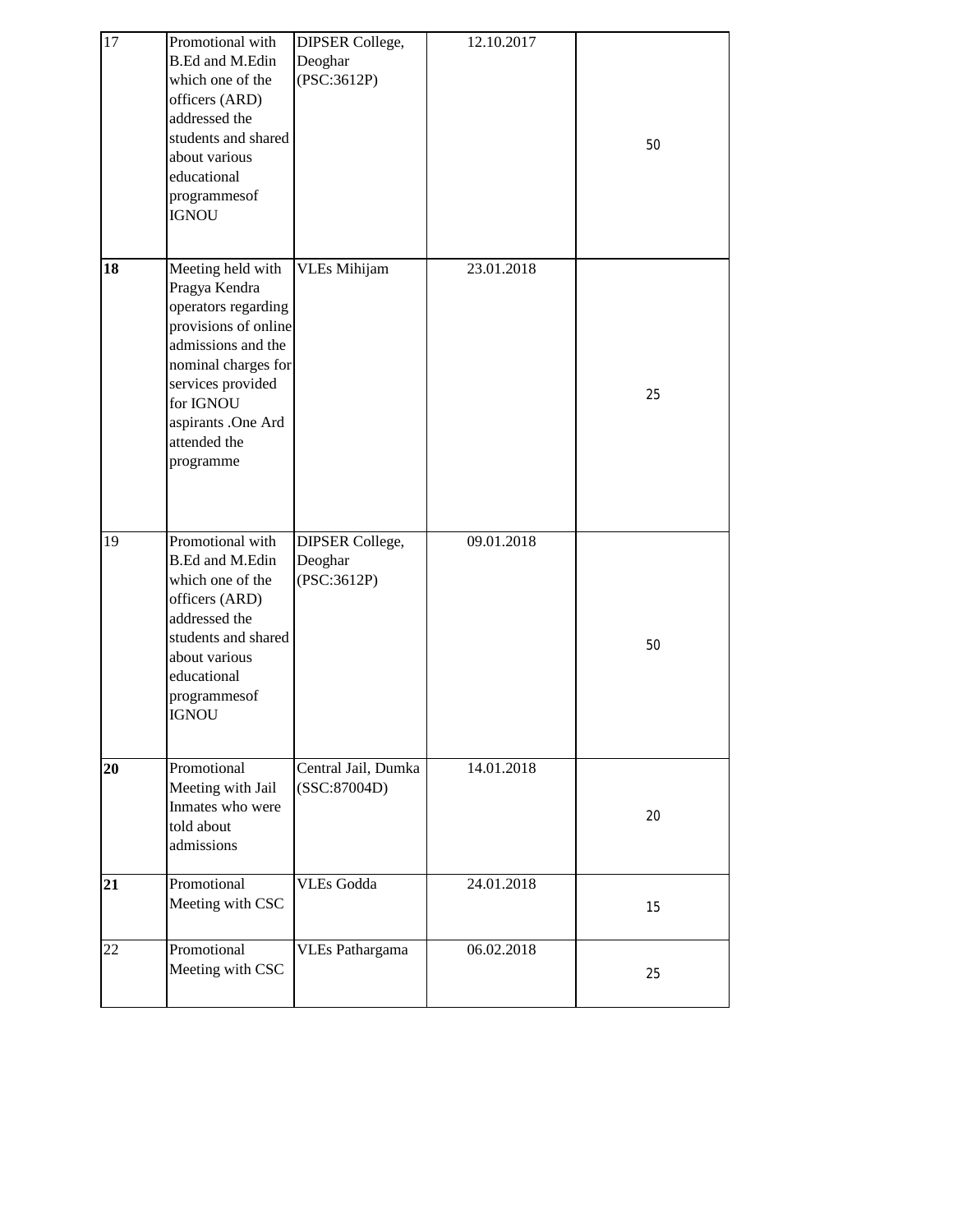| 23 | One of the officers<br>(RDIc) participated<br>in the Phone in<br>Counselling<br>programme in<br>which callers were<br>infromed about<br>various aspects of<br><b>IGNOU</b>               | Prabhat Khabar                                        | 10.02.2018 | <b>NA</b> |
|----|------------------------------------------------------------------------------------------------------------------------------------------------------------------------------------------|-------------------------------------------------------|------------|-----------|
| 24 | Promotional<br>Meeting for<br>admission in<br><b>CHBHC</b><br>programme carried<br>out                                                                                                   | Mercy Hospital,<br>Godda<br>(PSC:87007P)              | 19.03.2018 | 10        |
| 25 | Promotional with<br><b>B.Ed and M.Edin</b><br>which one of the<br>officers (ARD)<br>addressed the<br>students and shared<br>about various<br>educational<br>programmesof<br><b>IGNOU</b> | DIPSER College,<br>Deoghar<br>(PSC:3612P)             | 27.03.2018 | 55        |
| 26 | Promotional<br>Meeting held in<br>SC/ST hostel and<br>vital infromation<br>were shared<br>including the fee<br>exemption for<br>SC/ST candidates                                         | Godda College,<br>Godda (SC:3601)                     | 06.05.2018 | 100       |
| 27 | Promotional<br>Meeting                                                                                                                                                                   | Badlao Foundation,<br>Mihijam, Jamtara<br>(SSC:3615D) | 10.05.2018 | 151       |
| 28 | Promotional<br>Meeting                                                                                                                                                                   | Godda College,<br>Godda (SC:3601)                     | 23.05.2018 | 75        |
| 29 | Promotional<br>Meeting held in<br>SC/ST hostel and<br>vital infromation<br>were shared<br>including the fee<br>exemption for<br>SC/ST candidates                                         | SC/ST Hostels,<br>Godda                               | 27.05.2018 |           |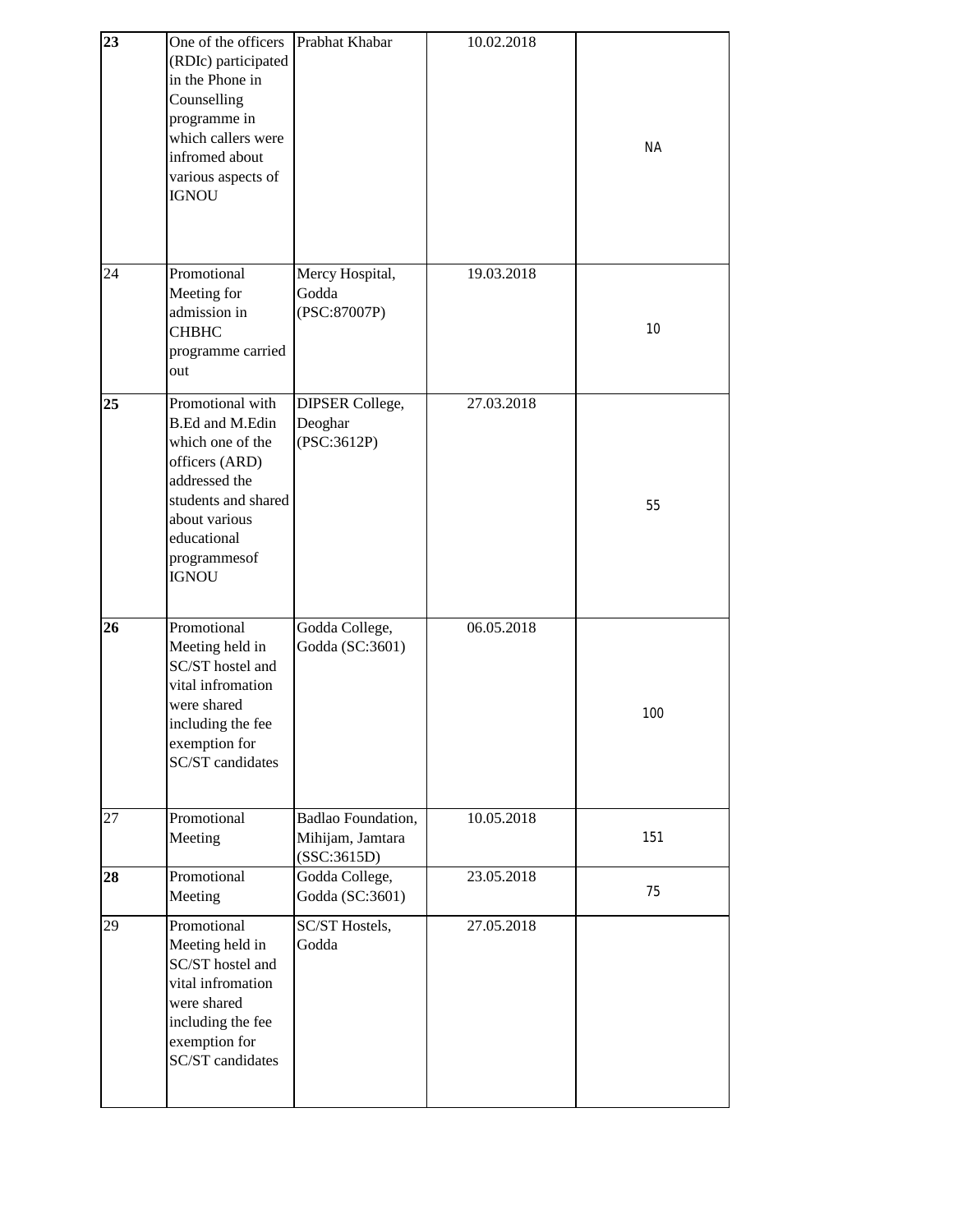| 30 | Promotional<br>Meeting held in<br>SC/ST hostel and<br>vital infromation<br>were shared<br>including the fee<br>exemption for<br><b>SC/ST</b> candidates | K. K. M. College,<br>Pakur (SC-3627)                                 | 09.07.2018 | 60               |
|----|---------------------------------------------------------------------------------------------------------------------------------------------------------|----------------------------------------------------------------------|------------|------------------|
| 31 | Promotional<br>Meeting in which<br>one of the officers<br>(ARD) addressed<br>the students                                                               | <b>DIPSER College,</b><br>Deoghar<br>(PSC:3612P)                     | 18.07.2018 | 89               |
| 32 | Promotional<br>Meeting in which<br>the officers (ARD<br>& RDIc ) addressed<br>the trainee Teacher<br><b>Students</b>                                    | DIET, Jasidih,<br>Deoghar                                            | 25.07.2018 | 25               |
| 33 | Promotional<br>Meeting in the host<br>institution where<br>audience were<br>infromed about<br><b>IGNOU</b>                                              | Darul Wloom<br>Wahida Education<br>& Welfare Society<br>(SSC:87010D) | 24.07.2018 | 25               |
| 34 | Promotional<br>Meeting                                                                                                                                  | Darul Wloom<br>Wahida Education<br>& Welfare Society<br>(SSC:87010D) | 30.09.2018 | 40               |
| 35 | Infromation shard<br>about IGNOU<br>admissions in<br>church Deoghar                                                                                     | St James Church<br>Deoghar                                           | 2018       | 135 church goers |
| 36 | Announcement<br>made in church in<br>Deoghar refgarding<br>opening of<br>admission cycle<br>and pamplets<br>distributed                                 | PH Church Jasidih                                                    | 2018       | 150 church goers |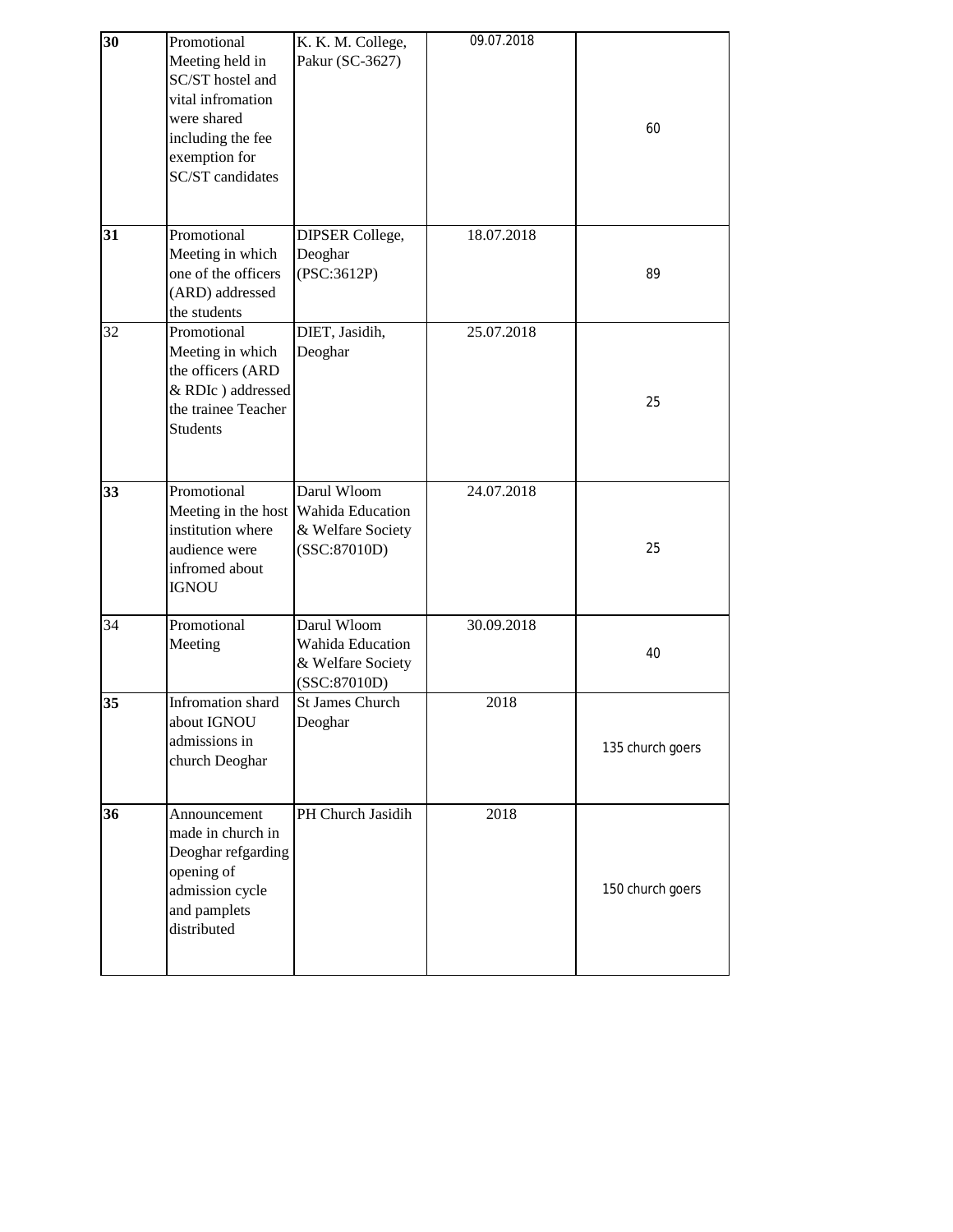| 37 | Awareness Pogram<br>held in a library<br>amongst library<br>goers in which one<br>of the officers<br>(ARD) addressed<br>the students and<br>shared about<br>educational<br>programmes of<br><b>IGNOU</b>                                | Ambedkar Central<br>Library Deoghar | 2018       | around 100 |
|----|-----------------------------------------------------------------------------------------------------------------------------------------------------------------------------------------------------------------------------------------|-------------------------------------|------------|------------|
|    | <b>Career Conselling</b><br>and personality<br>development<br>programme was<br>organised in Chakai<br>amongst village<br>youth .They were<br>also shared detailed<br>infromation about<br><b>IGNOU</b><br>programmes and<br>their scope | Village in Chakai                   | 2018       | 250        |
| 38 | <b>IGNOU RC</b><br>participated in<br>Book Fair, 2019 by<br>putting one stall<br>Staffs engaged in<br>dessmination of<br>awareness about<br>IGNOU and<br>pamplets were<br>distributed to<br>visitors.                                   | R Mitra High<br>School, Deoghar     | 2019       |            |
| 39 | Promotional<br>Meeting in which<br>one of the officers<br>(ARD) addressed<br>the students and<br>shared about<br>educational<br>programmes of<br><b>IGNOU</b>                                                                           | Jasidih B.Ed<br>College, Deoghar    | 08.01.2019 | 80<br>45   |